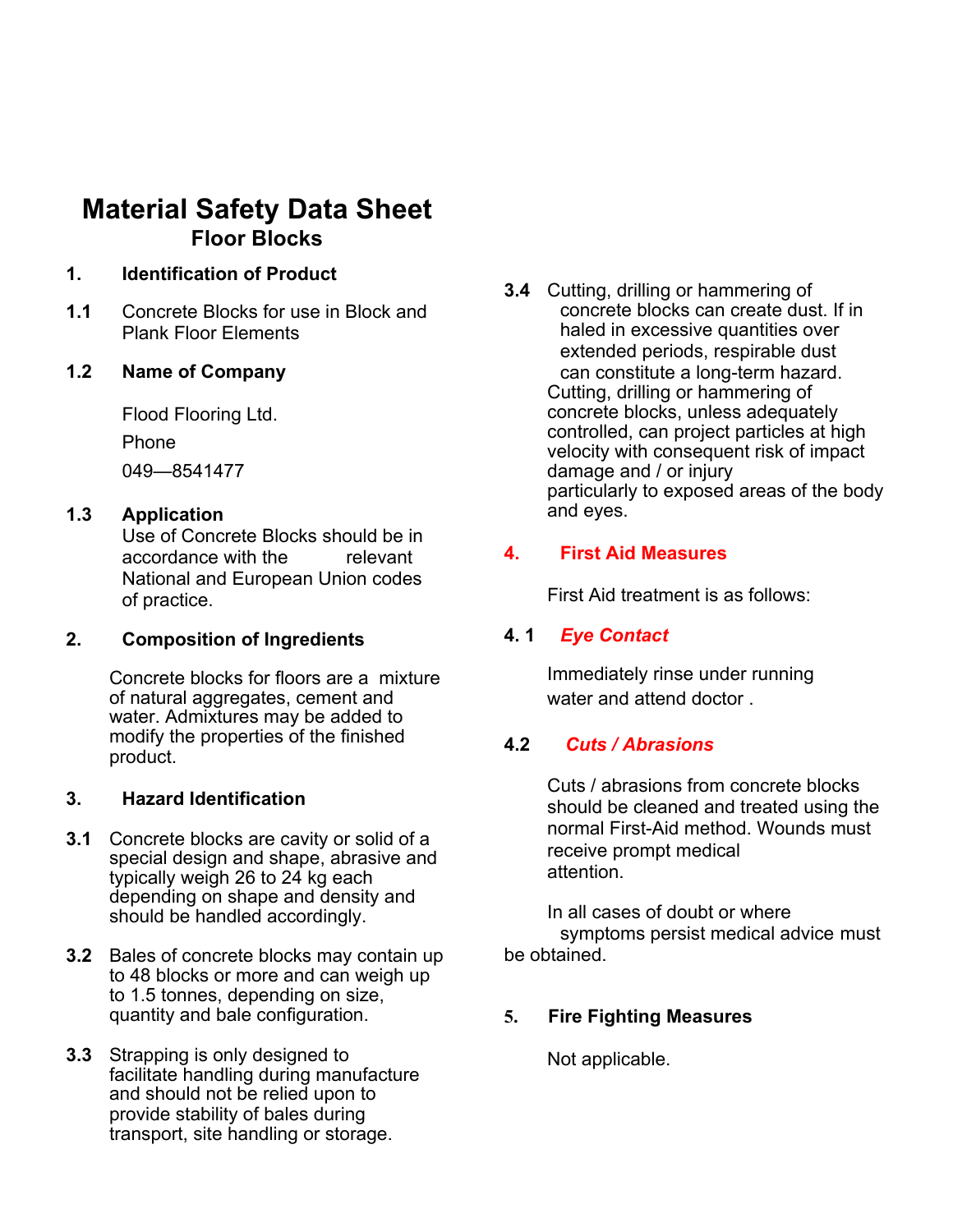## **Material Safety Data Sheet Floor Blocks**

### **6. Accidental Release Measures**

- **6.1** Avoid contact with skin.
- **6.2** Tidy up debris from broken blocks.

## **7. Handling & Storage**

- **7.1** Protect skin when handling concrete blocks.
- **7.2** Use suitable handling & transport equipment when handling bales of blocks.
- **7.3** Always follow safe lifting and manual handling procedures.
- **7.4** Ensure adequate load-bearing capacity of ground, floors or platforms when placing or storing bales of blocks on site.
- **8. Exposure Controls— Personal Protection**

#### **8. 1** *Hand Protection*

Wear suitable protective gloves.

#### **8.2** *Skin Protection*

Avoid contact with skin.

#### **8.3** *Eve Protection*

Wear goggles to prevent eye contact from flying particles when cutting, drilling or hammering concrete blocks.

#### **8.4** *Masks*

Wear dust masks when cutting, drilling or hammering concrete blocks.

#### **8.5** *Footwear*

Wear footwear with protective toecaps when working with concrete blocks.

**9. Physical & Chemical Properties**  Concrete blocks are usually grey in colour. The product is abrasive.

## **10. Stability & Reactivity**

Ensure integrity and stability of bales whilst stored on site.

## **11. Toxicological information**

Not applicable.

#### **12. Ecological information**

Concrete blocks have no ecological effects.

#### **13. Disposal Considerations**

Concrete blocks may be recycled or placed in approved landfill.

#### **14. Transport Information**

Ensure security and safety of load at all times.

#### **15. Regulatory Information**

Not applicable.

## **16. Other Information**

None